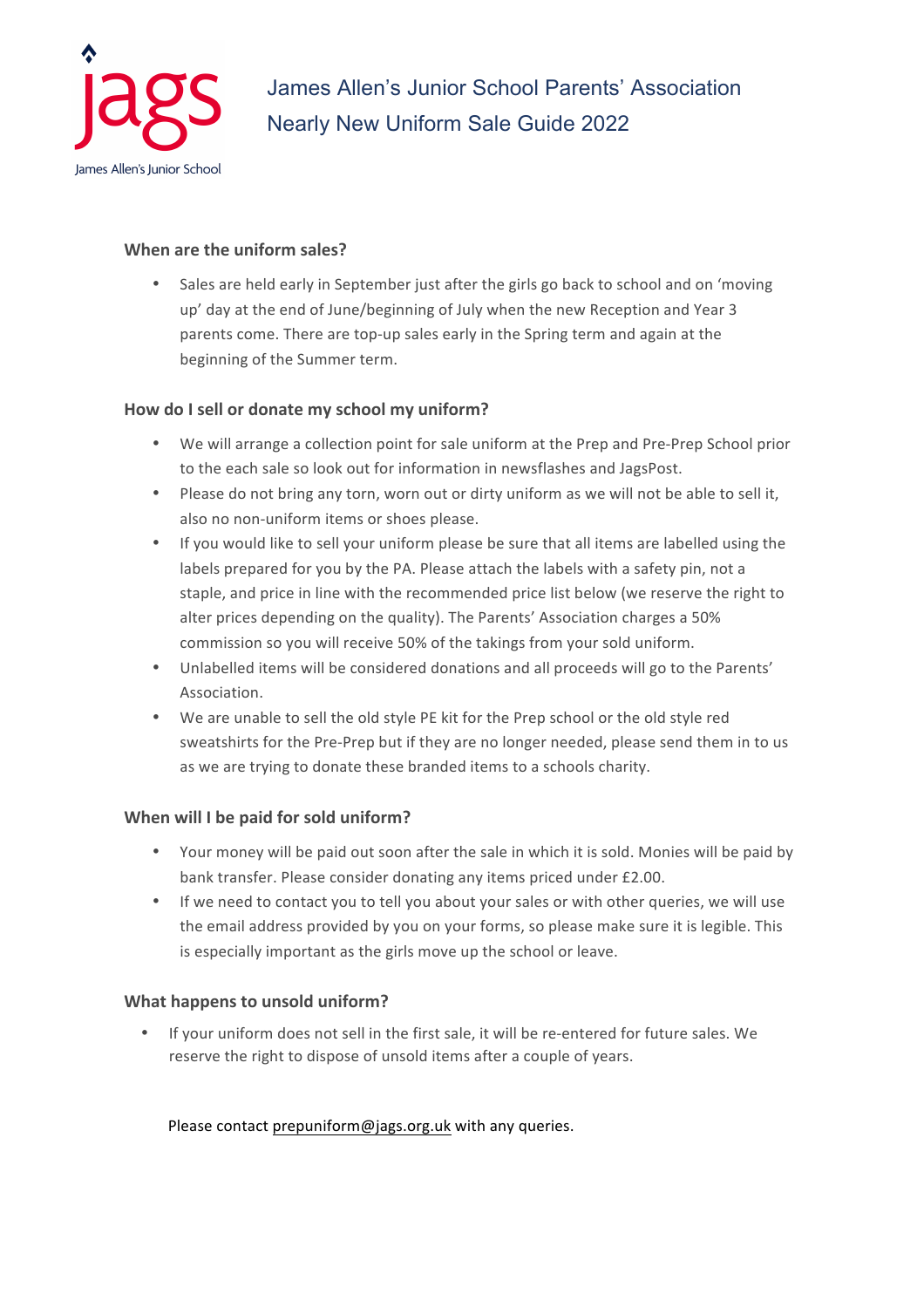

# **Prep Nearly New Uniform Guide Pricing**

Prices will vary depending on the condition of the items being sold and in particular where sellers may have individually priced items. We charge roughly 1/3 or less of Schoolblazer's prices. Brand new items will be individually priced.

## **General Uniform**

| Red Long & Short Sleeve Shirts | $£1 - £3$                |
|--------------------------------|--------------------------|
| Navy Crew Neck Prep Jumper     | $£5 - £10$               |
| Navy Cord Winter Culottes      | $£8 - £15$               |
| <b>Navy Summer Culottes</b>    | $£7 - £13$               |
| <b>Navy Trousers</b>           | $£5 - £11$               |
| <b>Tights</b>                  | Free unless they are new |

#### **PE** Kit

| Navy Training Pants               | $£7 - £10$ |
|-----------------------------------|------------|
| <b>Red Crested Midlayer</b>       | $£7 - £10$ |
| Reversible Games Shirt            | $£8 - £12$ |
| Navy Crested Skort                | $f7 - f10$ |
| Navy PE Shorts                    | $f2 - f4$  |
| Navy/Red Swimming Costume         | $f4 - f7$  |
| Swimming Hat                      | f1         |
| Sports Bag (only new style)       | $£8 - £12$ |
| Leotards                          | $£3 - £6$  |
| <b>Blue &amp; Red Games Socks</b> | $£1 - £3$  |
| JAGS playerlayers – tops/leggings | $£8 - 10$  |
| Shinpads                          | $£3 - £6$  |

#### **Coats and hats**

| Prep Blazer                 | $£15 - £25$ |
|-----------------------------|-------------|
| Navy Stormproof Jacket      | $£8 - £14$  |
| Navy Waterproof Jacket      | $£4 - £7$   |
| Navy Crested Knitted Beanie | $f2 - f4$   |
| Summer hat                  | f2          |